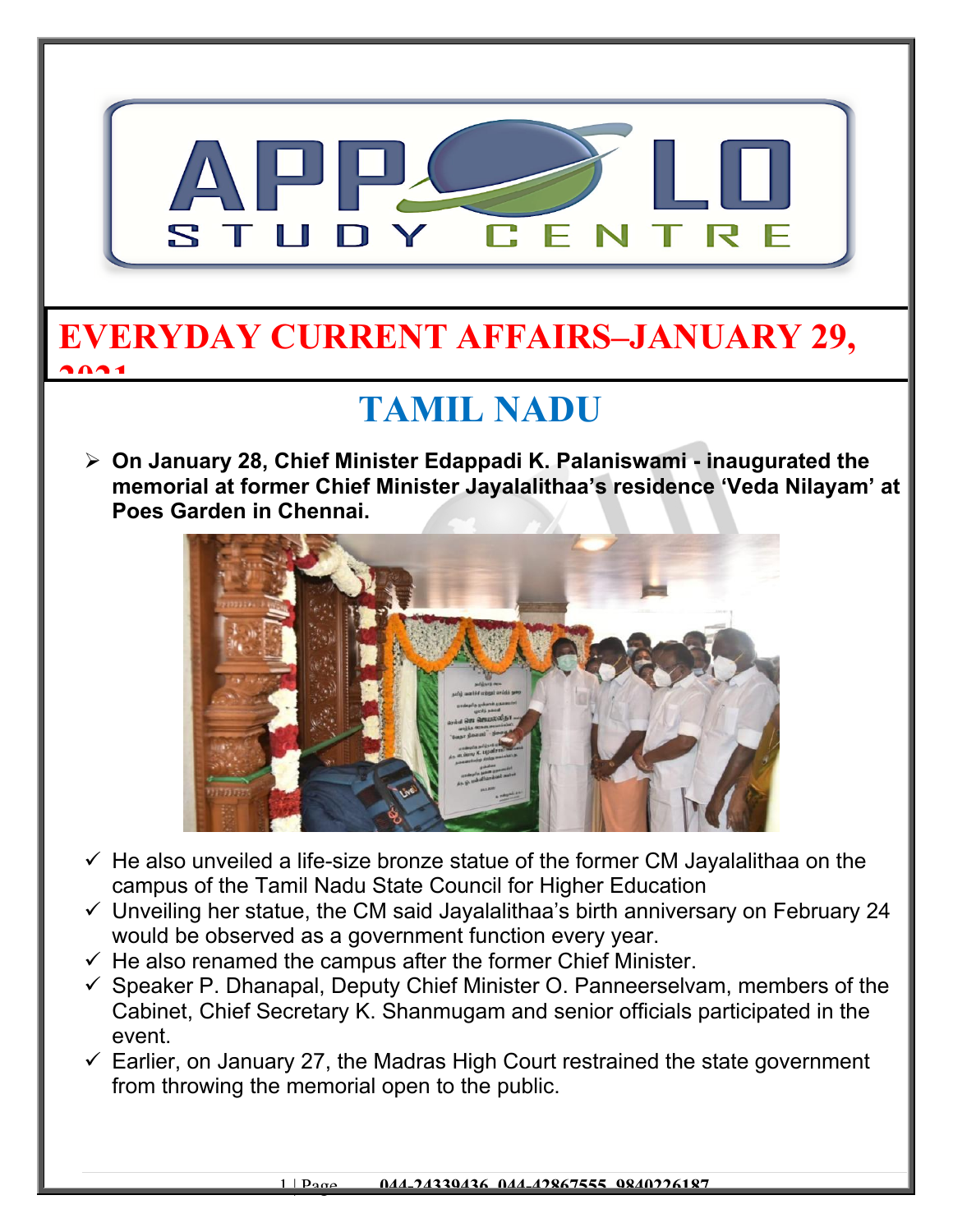- $\checkmark$  The court order said that once the function is over, the key of the premises of 'Veda Nilayam' should be handed over to the Court Registrar by authorities as the valuable movables of the late Chief Minister have to be valued.
- $\checkmark$  In August 2017, the government announced that the residence of Jayalalithaa will be converted into a memorial and be opened to the public
- $\checkmark$  On July 25, 2020, the state government paid Rs.67.9 crore in the city civil court to acquire the Poes Garden residence.
- $\checkmark$  The assets of the former CM includes around 4kg gold, 610 kg silver, 8,376 books, 38 air conditioners, 10,348 dress materials, 11 television sets, 10 refrigerators, 29 telephones, and mobile phones, 394 mementos, 65 suitcases, 108 cosmetic items, and six clocks as listed by the Tamil Nadu government
- $\checkmark$  The residence was brought by Jayalalithaa's mother and film actor Sandhya in 1967.
- $\checkmark$  Since then, Jayalalithaa lived in that house till September 22, 2016, when she was shifted to Apollo Hospital after her health condition deteriorated
- $\checkmark$  The former Chief Minister passed away on December 5, 2016.
- **On January 28, Chief Minister Edappadi K. Palaniswami launched e-bikes and next gen bikes to facilitate non-motorised transport along Marina Beach and in various parts of the city.**



- $\checkmark$  The bicycle sharing system was proposed to be implemented at a cost of  $\checkmark$ 9.5 crore under the Chennai Smart City mission, covering 378 stations and 5,000 smart bikes.
- E-bike users have to pay ₹10 for the first 10 minutes and ₹1 for every subsequent minute.
- $\checkmark$  The charges for the next gen bike and the eco-bike are ₹5.5 for the first hour and ₹9.9 for the subsequent half an hour.
- $\checkmark$  At present, 500 e-bikes and 500 next gen bikes are ready for launch in various parts of the city within the next two weeks
- $\checkmark$  The bicycle sharing system has been implemented at 78 locations with 500 smart bikes in areas such as T. Nagar, Rajiv Gandhi Salai and Marina Beach.
- $\checkmark$  There are three types of bikes eco-bike, e-bike and next gen bike in the bicycle sharing system in Chennai.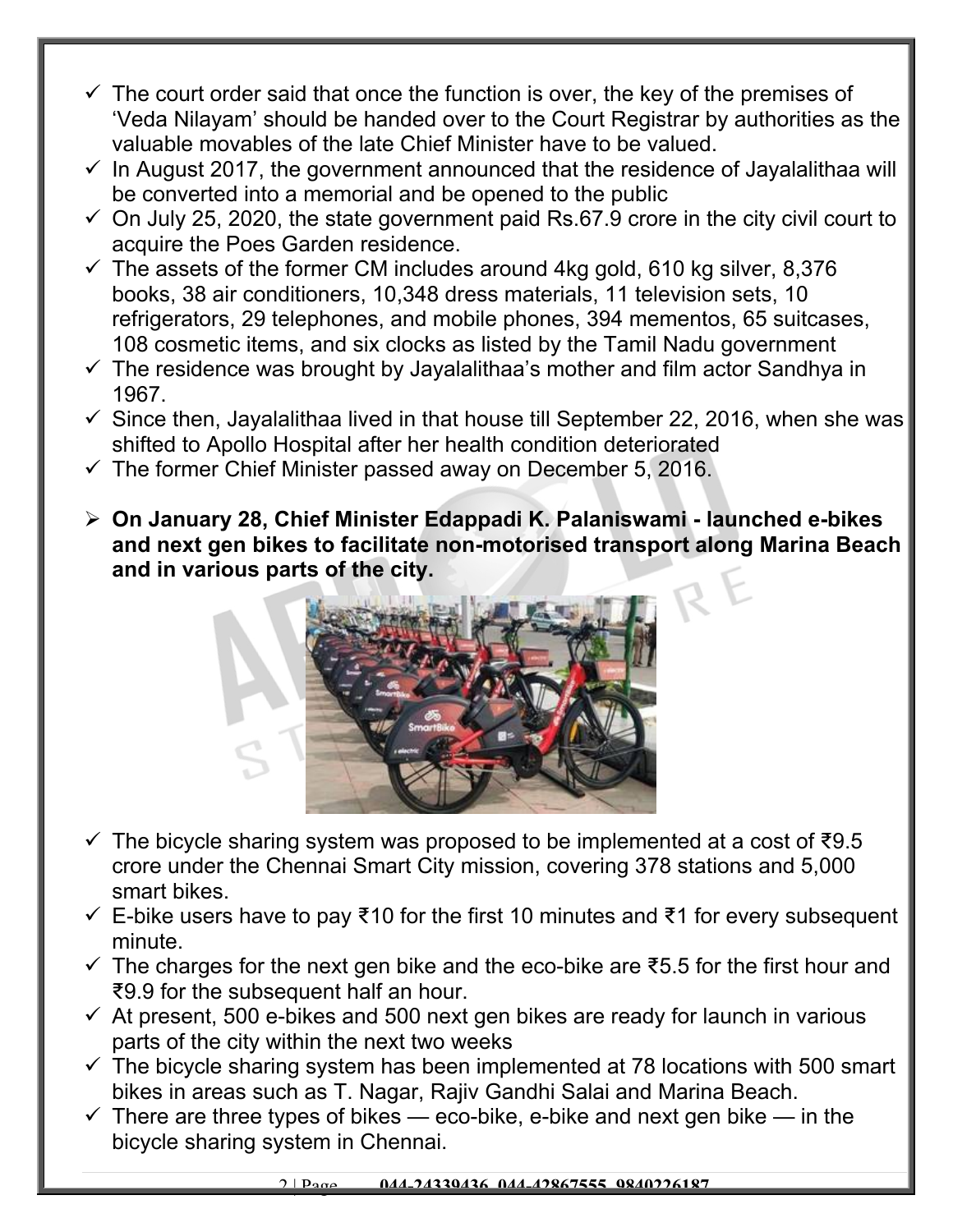$\checkmark$  The bicycles can be hired by smartphone users as only digital payment is accepted through the SmartBike App.

| Number of                              | <b>HOW TO USE</b>                                       |                                           | <b>SMART BIKE FEATURES</b>                                   |
|----------------------------------------|---------------------------------------------------------|-------------------------------------------|--------------------------------------------------------------|
| vehicles available                     | > Download                                              |                                           | Smart bikes are                                              |
| 1,000                                  | <b>Smart Bike</b>                                       |                                           | battery-operated                                             |
| Locations 100<br><b>TYPES OF RIDES</b> | app<br>$\blacktriangleright$ Register<br>using personal |                                           | Can reach 25km/hr<br>speed, run for 45km<br>with full charge |
| > Smart bikes                          | details                                                 |                                           | $\blacktriangleright$ Aimed at aiding                        |
| Next generation                        | > Pay through                                           | <b>GEARED UP: People ride smart bikes</b> | last-mile connectivity,                                      |
| e-bikes                                | the app                                                 | at Marina on Thursday                     | long-distance travel                                         |

- $\checkmark$  The bicycles will be available between 5 a.m. and 10 p.m. every day.
- $\checkmark$  The bicycle sharing system had been launched in 14 Metro Rail stations in the city.
- $\checkmark$  The chainless bikes are light and maintenance-free, because of the magnesium alloy wheels and punctures will not happen due to the presence of tubeless tyres.
- **The Higher Education Department has issued an order transferring the Rajah Muthiah Medical College and Hospital, the Rani Meyyammai College of Nursing and the Rajah Muthiah Dental College and Hospital to the Health Department under the State Government**
- $\checkmark$  The order follows an announcement by Deputy Chief Minister O. Panneerselvam in his 2020-2021 Budget speech that the medical college would function, henceforth, as the Government Medical College, Cuddalore.
- $\checkmark$  Since the buildings functioned as one unit and could not be segregated, the university was handing over 113.21 acres, including land, building, assets, equipment and furniture, estimated at ₹249.99 crore.
- $\checkmark$  With this change, the college will henceforth be managed and affiliated to the Dr MGR Medical University, Tamil Nadu
- $\checkmark$  As of November 30, 2020, the institutions had 332 teachers and 1,426 nonteaching staff, besides 287 pensioners.
- $\checkmark$  It also had a liability of ₹840.93 crore.
- $\checkmark$  The total number of students in the college during the current academic year is 2,293.
- $\checkmark$  The Health and Family Welfare Department will issue a separate order on the status of the staff, the filling up of seats and fee structure
- **On January 28, Chief Minister Edappadi K. Palaniswami launched the Namma Chennai Selfie Point on Marina beach.**

3 | Page **044-24339436, 044-42867555, 9840226187**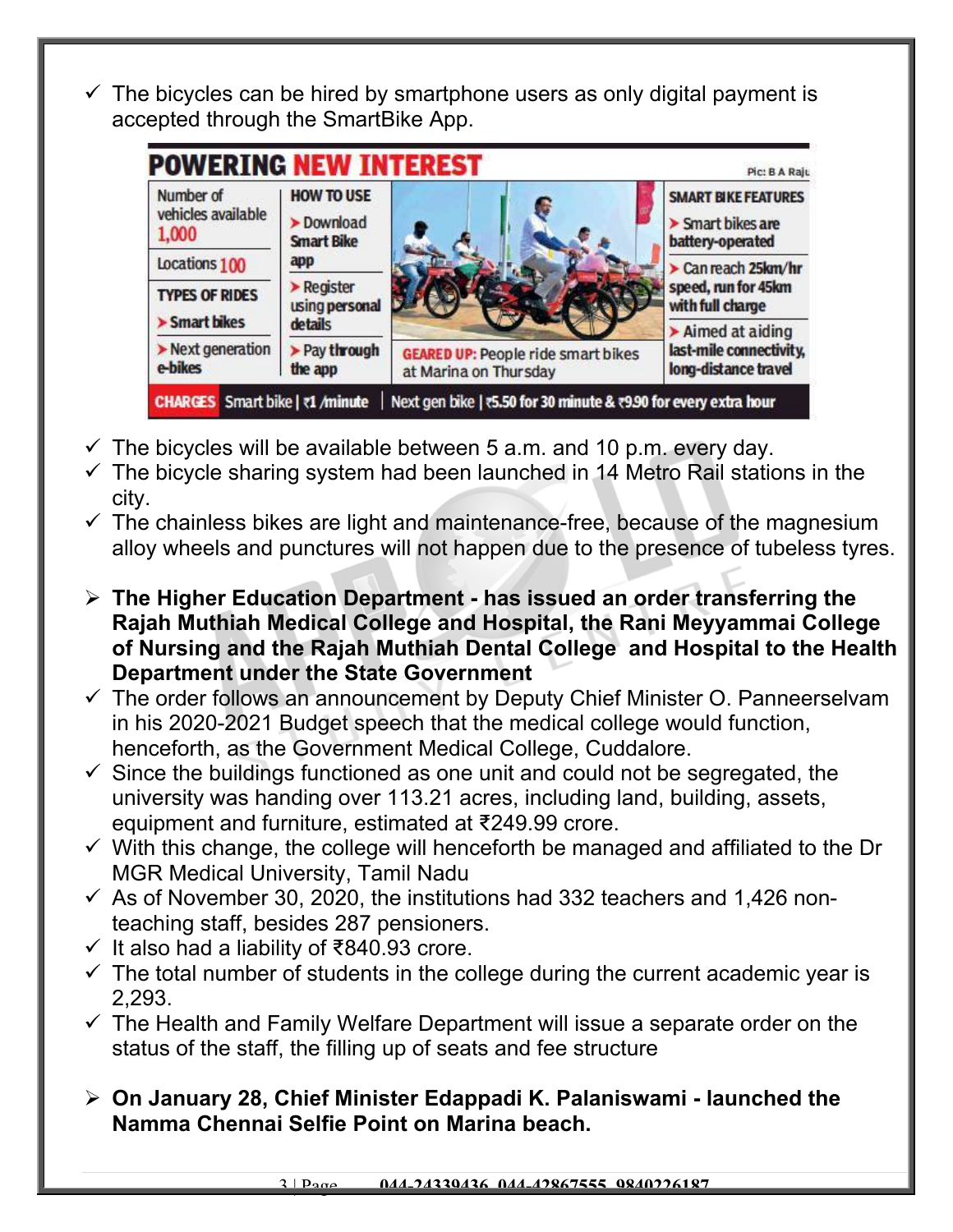

- $\checkmark$  The artwork has been modelled on the structures at Delhi, Hyderabad and Bengaluru.
- $\checkmark$  The structure, estimated to have a budget of ₹24 lakh, has been designed to withstand any cyclone and weighs 2.5 tonnes.
- $\checkmark$  The project has been funded by the Smart City mission.
- $\checkmark$  Namma Chennai is part of the development of an art district in the city.
- $\checkmark$  The structure is 28 feet in width, 10 feet in height and has a thickness of 2 feet.
- $\checkmark$  The selfie point is the first one in Tamil Nadu and the fourth in the country

#### **STATES**

 **Uttar Pradesh - was adjudged the best tableau among those which have participated in the Republic Day parade**



 $\checkmark$  It was selected the best among the 32 tableaux, 17 from States and Union Territories (UTs), nine from various Ministries, departments and paramilitary forces and six from Defence Ministry

4 | Page **044-24339436, 044-42867555, 9840226187**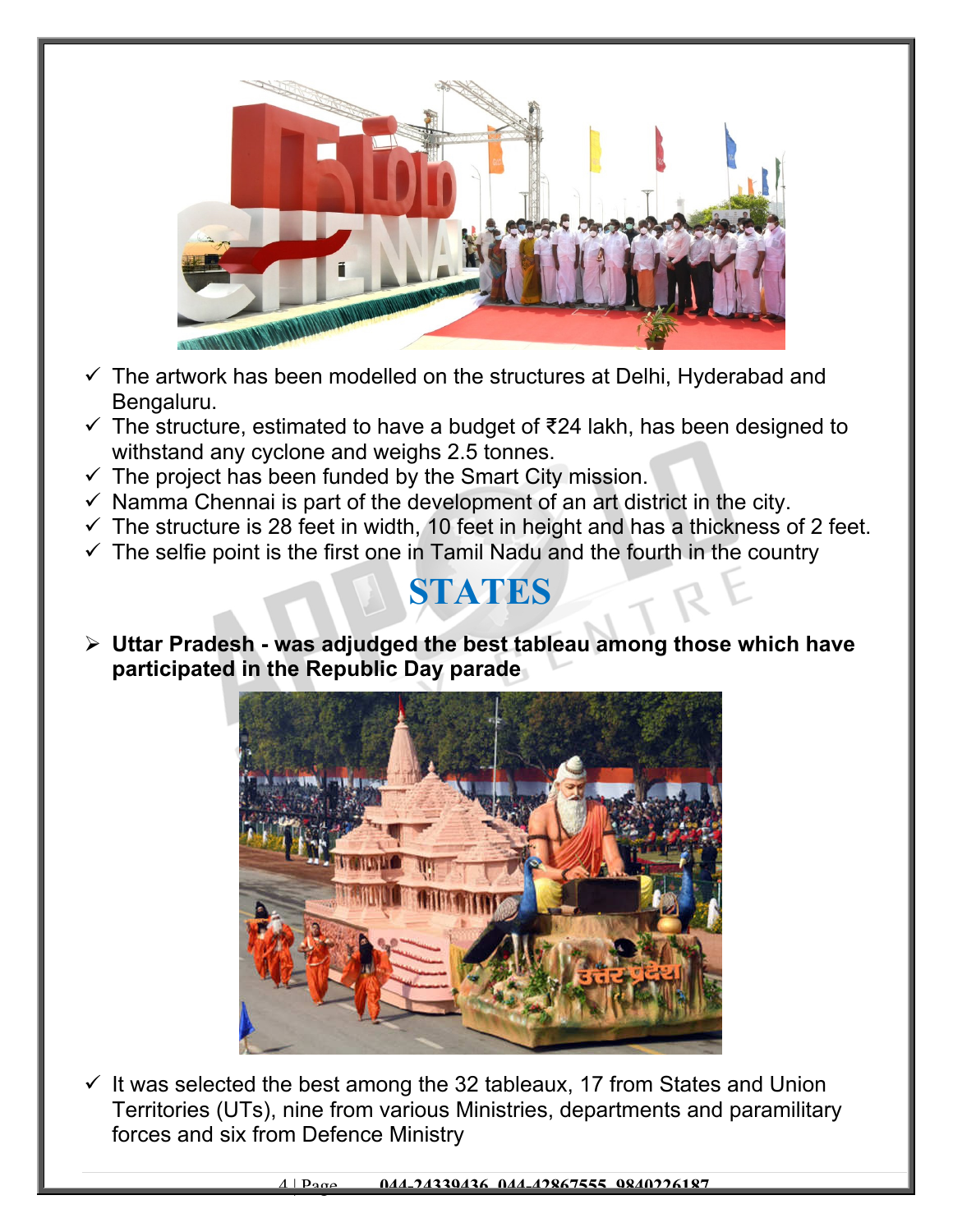- $\checkmark$  The tableau of Uttar Pradesh was based on the theme Ayodhya: Cultural Heritage of Uttar Pradesh.
- $\checkmark$  Minister of State for Youth Affairs & Sports and MoS, Minority Affairs Kiren Rijiju distributed the awards to the participants on January 28.
- $\checkmark$  Tableau of Tripura and Uttarakhand were adjudged the second and third best respectively.

# **NATIONAL**

- **The Union Cabinet has cleared the policy on the privatization of public sector undertakings (PSUs).**
- $\checkmark$  The details regarding the policy will be announced in the upcoming Union Budget that will be presented on February 1, 2021.
- $\checkmark$  The policy will present a road map for establishing government-owned entities in strategic and non-strategic sectors
- $\checkmark$  It was part of the Aatmanirbhar Bharat package that was announced by the Finance Minister in May 2020.
- $\checkmark$  Under the policy, all the sectors would be opened for private sector participation with a limit of one to four PSUs in strategic sectors.
- $\checkmark$  The government has proposed to privatize, merge or bring the remaining companies under a holding company.
- $\checkmark$  After this policy will come into force, the government will completely exit from the companies in non-strategic sectors.
- $\checkmark$  The Department of Investment and Public Asset Management had classified 18 sectors as strategic sectors, which includes fertilisers, telecom, power, banking, defense, and insurance.
- $\checkmark$  Till the year 1951, there were just 5 enterprises in the public sector, which has increased to 348 as on March 2019

### **CONFERENCES & SUMMITS**

- **The fifth joint meeting of the India-Japan Act East Forum was held between India and Japan on January 28, 2021.**
- $\checkmark$  The meeting was co-chaired by Foreign Secretary Harsh Vardhan Shringla and the Ambassador of Japan to India, Suzuki Satoshi.
- $\checkmark$  During the meeting, India and Japan reviewed the progress of ongoing projects in the North Eastern Region of India.
- $\checkmark$  These projects were launched in various areas ranging from the hydropower, connectivity, harnessing of water resource, sustainable development, and skill development.
- $\checkmark$  Both the countries also discussed several ongoing new projects under India-Japan bilateral cooperation.